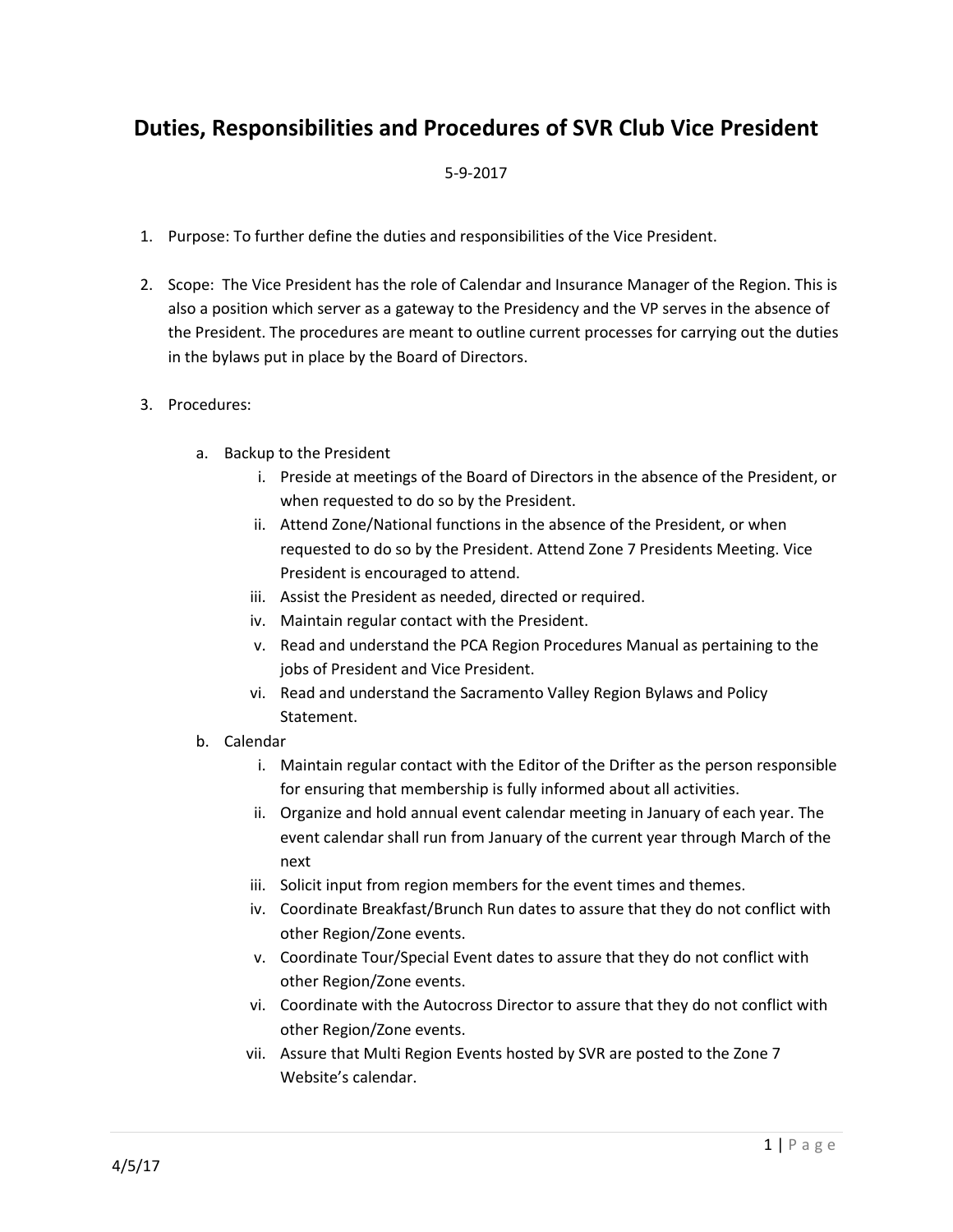- viii. Approve events to be posted on the Region Website Calendar not on the Master Calendar and to coordinate the posting of these with the Region Webmaster that are not SVR/Region7 events.
- ix. The Vice President shall maintain a master calendar of all SVR events, activities, dinners, and other gatherings such as Zone 7 and Regional events. The planning period will be January of the current year through March of the next.
- x. The Vice President shall prepare and present to the Board by the February Board meeting, each year an overall plan of activities and events to be conducted during the planning period. Said plan shall give recognition to the various interest of the membership and shall provide for a reasonable number of events.
- xi. The Vice President will also take care to avoid, in so far as possible, scheduling events which conflict with Zone 7 series events or significant events to be conducted by other Zone 7 Regions and PCA National events such as Porsche Parade, Werks Reunion, Rennsport Reunion, Treffen or other events deemed significant by PCA National.
- xii. The Vice President will attempt to resolve or reschedule events which are in conflict with the annual activity plan approved by the Board. Activities cannot be scheduled or rescheduled unless cleared by the Vice President.
- c. Insurance
	- i. It is the responsibility of each Director or Chairs requesting the insurance. To report events needing insurance in a timely manner.
	- ii. The Vice President shall submit PCA Event Insurance Enrollment form for requested insurance and email to insurance@pca.org, no sooner than 45 days or no later than 10 days before the scheduled event date (in accordance with the PCA insurer's requirements).
	- iii. Assure that appropriate forms (Observer/Post Event) are filed for all events.
	- iv. Have a clear understanding of all forms required by PCA National regarding events and region reporting.
	- v. Complete and submit insurance for all moving and non-moving car events to National.
		- 1. Forms are located on PCA's website (login required) and are in fillable format.
		- 2. Forms are located at: <http://svr-pcaor.org/wp/general-information> Follow up with Event Leader, appropriate Chair or Director to assure that reports (Post Event Report, Observer's Report, Incident Report) are completed by the correct persons for that event and submitted to National within five days of the event.
	- vi. It is mandatory that the Vice President establish an positive system to maintain advance notice.